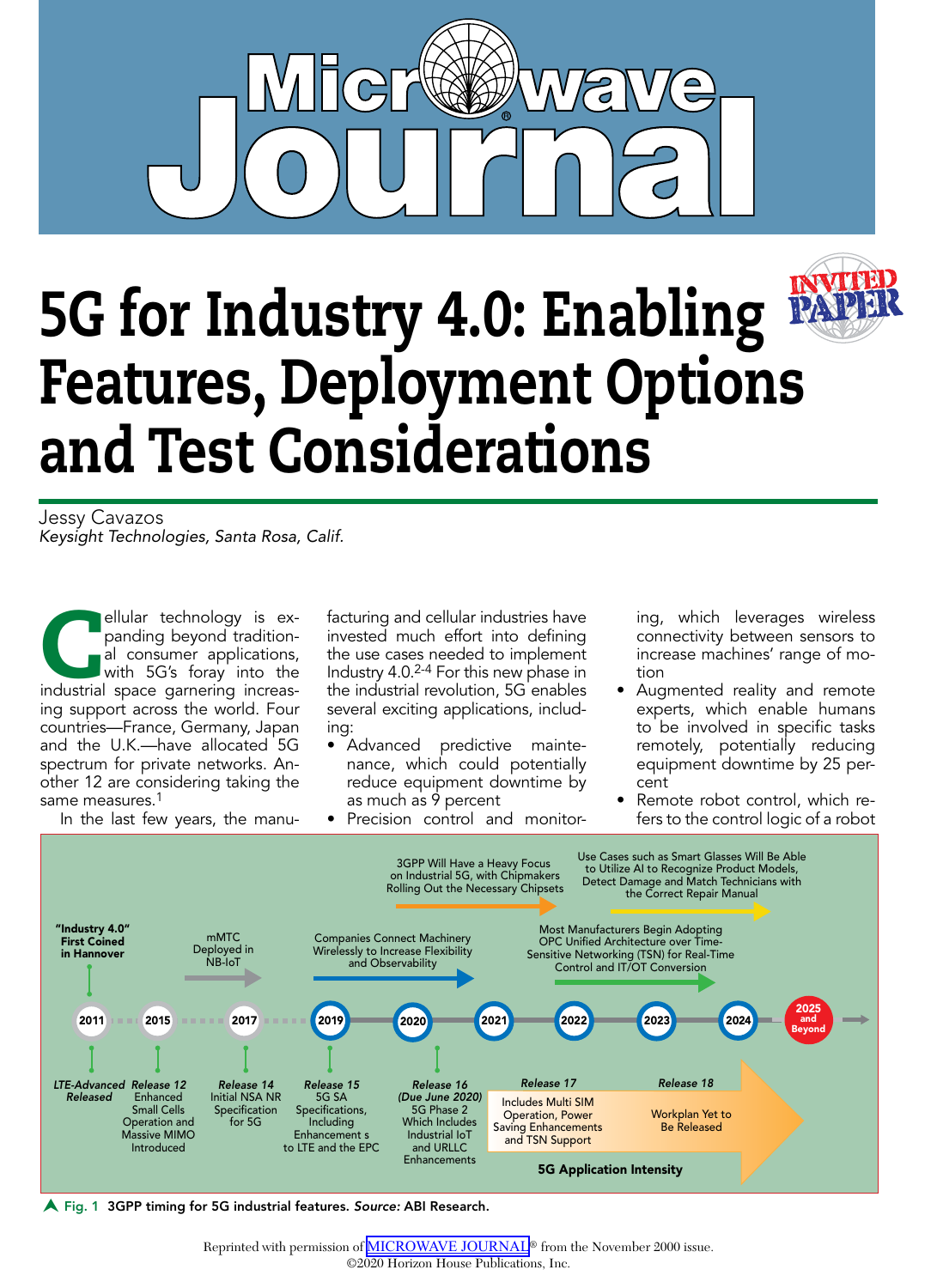### **SpecialReport**

running remotely in a high performance compute environment

• Autonomous guided vehicles (AGV) and autonomous mobile robots, which 5G enables to operate in an unstructured environment

Various industry groups have worked on defining the use cases for 5G in industrial applications, with the 5G Alliance for Connected Industries and Automation (5G-ACIA) at the forefront of these initiatives.<sup>5,6</sup> The use cases have played a significant role in the development of 5G performance targets. The first standard release for 5G from the 3rd Generation Partnership Project (3GPP) mainly focused on consumer services, but subsequent releases offer specific capabilities for the industrial space (see *Figure 1*). The newly completed release 16 enhances low latency features. Release 17 will increase 5G integration into time-sensitive networks, a key enabling factor for factory automation.

Features for ultra-reliable low latency communications emerged in 3GPP release 15 and were extended in release 16. High-reliability aspects revolve around redundancy. 5G technology uses multiple antennas and dual connectivity to ensure robust connections. Low la-





A Fig. 2 Uplink pre-emption and grant process in release 16.

 $\blacktriangle$  Fig. 3 5G capabilities for precision monitoring, remote robot control and AGV/AMR applications.

tency features focus on the design of the 5G interface to enable super-fast transmission. Release 16 improves 5G's latency performance by introducing several new features, including pre-emption and grant-free transmission (see *Figure 2*). Pre-emption provides the ability to interrupt transmissions with higher priority traffic. This feature is implemented in the low level of the communication stack, enabling more effective, higher layer quality of service. Grant-free transmission eliminates the signaling handshake used in traditional communication infrastructure for the user equipment to enable the transmission. The device can transmit data once it becomes available.

5G's high data throughput capability is also essential for several industrial applications, particularly for remote experts and AGVs that require the transmission of instant video streams (see *Figure 3*). Massive MIMO, high-order modulation and greater bandwidth are key technologies enabling 5G to deliver such high throughput. Massive MIMO allows many antenna elements to transmit data at the same time. Higher-order modulation enables the encoding of more bits into the available spectrum. Lastly, higher frequencies provide more spectrum bandwidth.

5G enables several industrial applications through massive machine-type communications. Preventive maintenance applications, for example, leverage machine learning (ML) and artificial intelligence (AI). The volume of data and its variety have a direct impact on the effectiveness of ML and AI algorithms, making gathering data from many sensors attractive for manufacturers (see *Figure 4*). Removing cables also increases flexibility, enabling sensors to be placed across the production line—even building a digital twin of the equipment to take manufacturing performance to the next level.

5G deployment in a factory environment can take multiple forms, ranging from dedicated standalone non-public networks (NPN) to various hybrid models involving network operators (see *Figure 5*). A network operator can host a non-public network on the same



 $\bigwedge$  Fig. 4 5G capabilities for remote expert and advanced predictive maintenance use cases.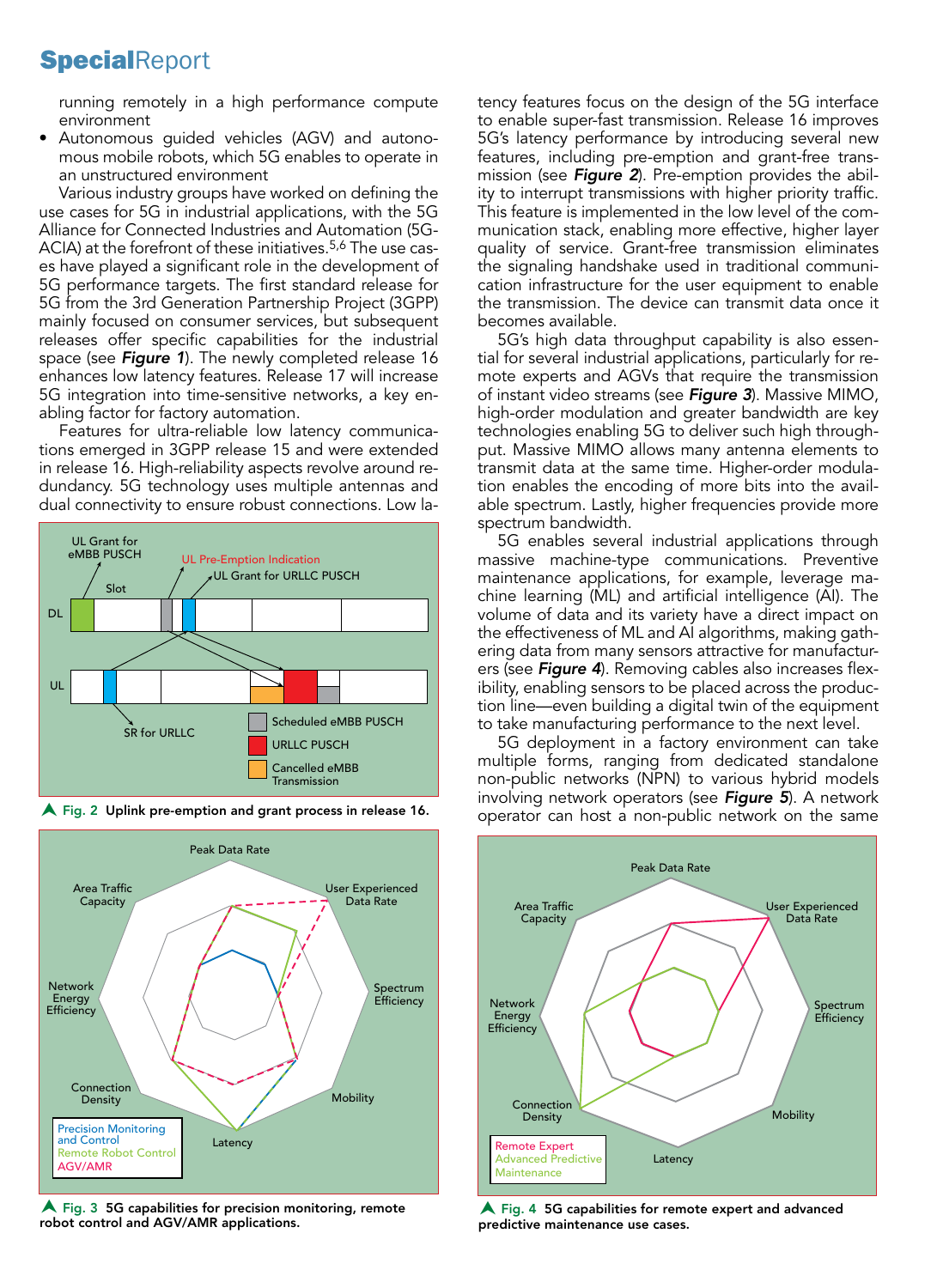#### **SpecialReport**

physical infrastructure used for public services by implementing network slicing, a concept that enables operators to tailor the network to deliver customized services to specific customers. Some hybrid models share the radio access network infrastructure, but not the edge computing infrastructure. All options have implications for data privacy and service management. The choice in deployment depends on the use case and business strategy. As mentioned, several countries have made spectrum available exclusively for industrial use, and many others are considering spectrum access models for industrial purposes. In Germany, for example, more than 40 enterprises and institutions have received industrial spectrum. Spectrum availability is increasing the interest in NPNs.

Industrial 5G network deployments largely involve replacing relatively costly communication infrastructure based on wired connections with a complicated system that requires various infrastructure components to work together smoothly. Testing becomes an integral part of the system lifecycle (see *Figure 6*). Pre-deployment testing for security and performance is critical at the application level, requiring different types of traffic, network and device emulation before new features go live in the infrastructure to avoid issues. Test automation is key before adding a new device in the system, requiring coverage planning and spectrum clearance in the design and planning phase. Depending on the use case, channel measurements and emulation to understand future network performance may be warranted.

During deployment and acceptance, application and network load scenarios are used to stress the network with industrial traffic before implementation, and simulating network impairments to understand application performance under various conditions should be considered. Security conformance and performance testing for new devices or device types is strongly recommended before adding them to the network. In the operation and optimization phase of the lifecycle, spectrum and network analysis, troubleshooting and optimization are essential tasks. In parallel, a solution for ongoing monitoring of key performance indicators (KPI) and service levels is required. The critical nature of many 5G industrial use cases makes monitoring KPIs for end-to-end latency and security essential for success.

5G is unlike any previous generation of cellular technology. It encompasses a greater number of attributes that are step functions above the



Fig. 5 Deployment options for industrial 5G networks. *Source:* 5G-ACIA.



 $\blacktriangle$  Fig. 6 Test and measurement across the lifecycle of a 5G industrial system.